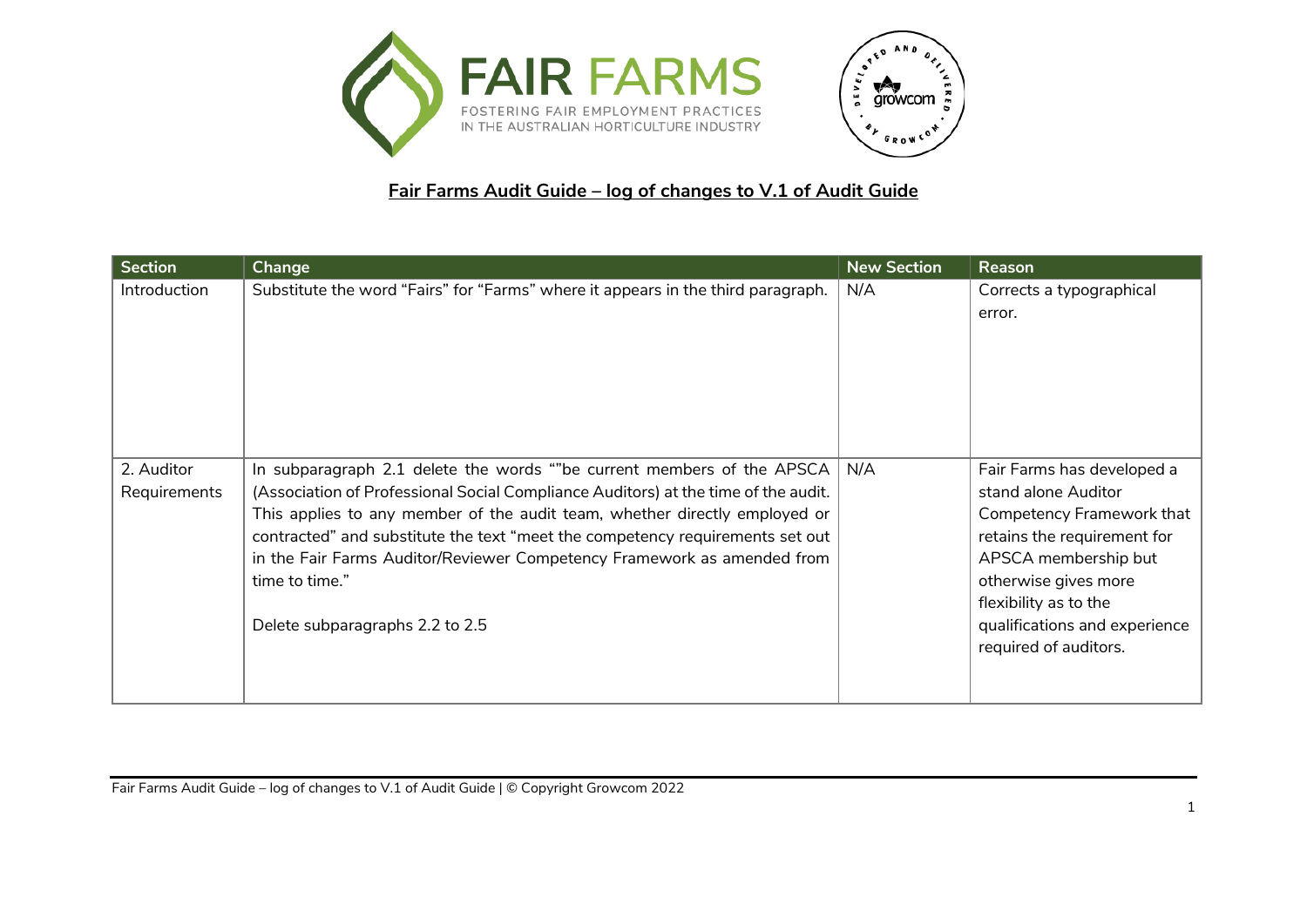| 8. Opening                         | At subparagraph 8.4 after the words "Confirm confidentiality of audit report and                                                                                                                                      | N/A   | Consistency with changes to                                                                                                                                 |
|------------------------------------|-----------------------------------------------------------------------------------------------------------------------------------------------------------------------------------------------------------------------|-------|-------------------------------------------------------------------------------------------------------------------------------------------------------------|
| Meeting                            | findings and" add the text "that report and findings will be provided by Fair                                                                                                                                         |       | Rules and with Fair Farms                                                                                                                                   |
| Checklist                          | Farms to nominated Registered Buyers where such authourisation has been<br>provided."                                                                                                                                 |       | Privacy Policy                                                                                                                                              |
|                                    | Insert a new subparagraph 8.5 including the text from 8.4 that reads "Request"<br>permission for photographs to be taken as part of audit (provided they are not<br>commercially sensitive or identify individuals)." |       |                                                                                                                                                             |
|                                    | Renumber the remaining sub paragraphs.                                                                                                                                                                                |       |                                                                                                                                                             |
| 11. Worker<br><b>Interviews</b>    | Add a new sub paragraph 11.10 with the text "As a guide, worker interviews<br>should take no less than 15 minutes."                                                                                                   | 11.10 | Provides auditors with some<br>guidance as to the expected<br>length of worker interviews.                                                                  |
| 13. Translators                    | At sub paragraph 13.4 delete the word "facility" and substitute with<br>"Participant".                                                                                                                                | N/A   | Consistency of terminology                                                                                                                                  |
| 15. Interview<br>Conduct           | At sub paragraph 15.5.2 add an "s" to the word "question".                                                                                                                                                            | N/A   | Corrects typographical error                                                                                                                                |
| 16. Interviewee<br>Confidentiality | At subparagraph 16.4 following the words "Where the Auditor has real<br>concerns" substitute the words "for the physical safety of" with " about the<br>possible adverse treatment of "                               | N/A   | The change broadens the<br>scope of those circumstances<br>where an auditor may wish<br>to seek guidance about<br>possible adverse treatment<br>of workers. |
| 18. Testing                        | Delete the word "Excluded" where it appears in the last dot point of                                                                                                                                                  | N/A   | Corrects a typographical                                                                                                                                    |
| Methodology                        | subparagraph 18.1                                                                                                                                                                                                     |       | error.                                                                                                                                                      |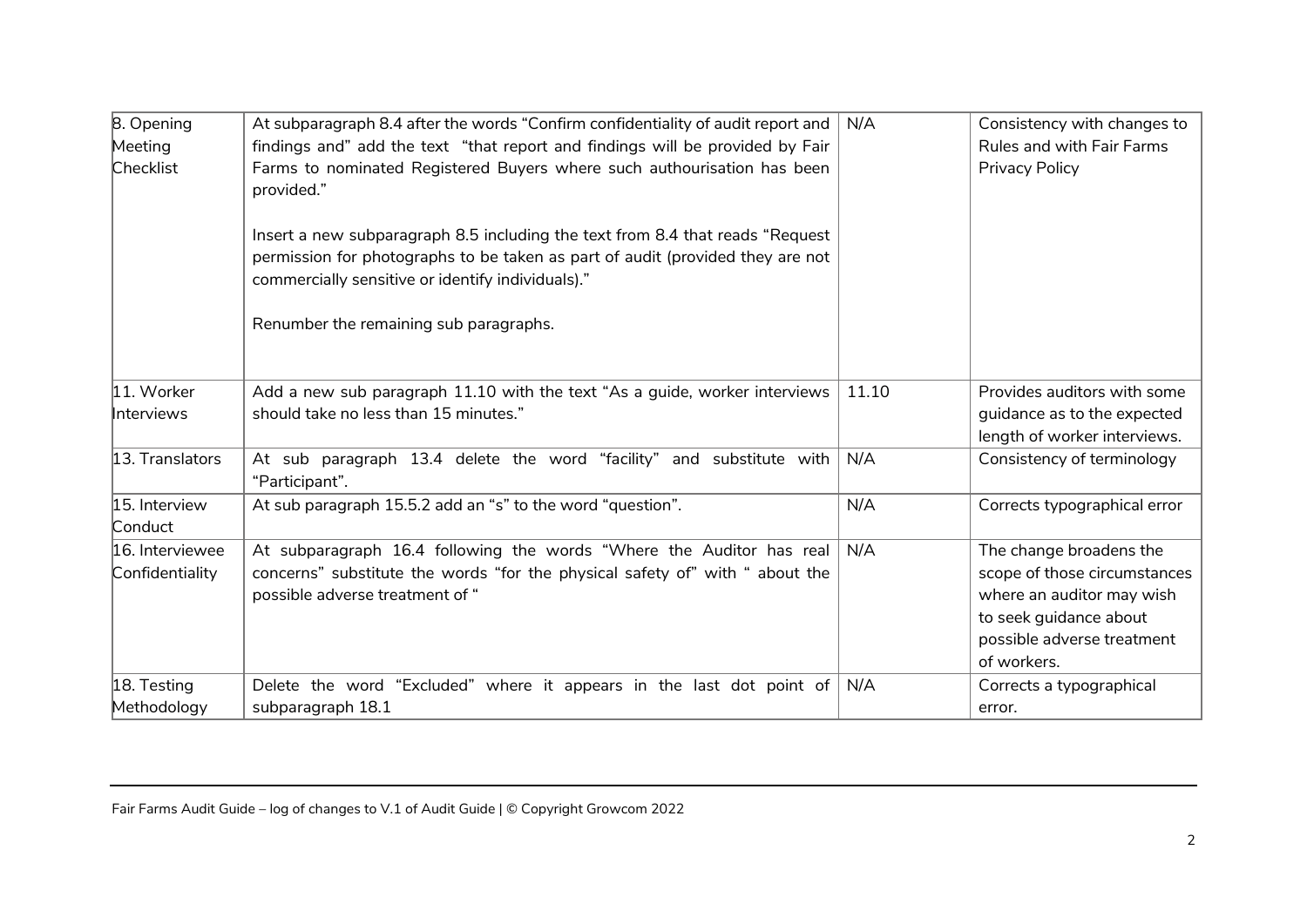| 19. Management         | Add an "s" to the word "give" where it appears in the second sentence of                                                                                                                                                                                                                                                                                                                                                                                                                                                                                                                                                                                                                                                                                                                                                                                                                                                                                                                                                 | N/A          | Corrects grammar and                                                                                                                                                                              |
|------------------------|--------------------------------------------------------------------------------------------------------------------------------------------------------------------------------------------------------------------------------------------------------------------------------------------------------------------------------------------------------------------------------------------------------------------------------------------------------------------------------------------------------------------------------------------------------------------------------------------------------------------------------------------------------------------------------------------------------------------------------------------------------------------------------------------------------------------------------------------------------------------------------------------------------------------------------------------------------------------------------------------------------------------------|--------------|---------------------------------------------------------------------------------------------------------------------------------------------------------------------------------------------------|
| Interview              | subparagraph 19.1 and delete the word "the" between the words "gives" and<br>"management"                                                                                                                                                                                                                                                                                                                                                                                                                                                                                                                                                                                                                                                                                                                                                                                                                                                                                                                                |              | typographical error                                                                                                                                                                               |
| 21. Closing<br>Meeting | At the end of subparagraph 21.6 add the following text "Acknowledgement of<br>the Findings by electronic means is acceptable."                                                                                                                                                                                                                                                                                                                                                                                                                                                                                                                                                                                                                                                                                                                                                                                                                                                                                           | N/A          | Allows auditors to email the<br>findings to the Participant<br>and obtain an email<br>acknowledgement.                                                                                            |
| 23. Finding Alert      | At subparagraph 23.1 delete the words "and Registered Buyers" where it<br>appears in the first sentence.<br>Add the following text as new subparagraphs 23.2 to 23.7:<br>"23.2 The auditor must communicate any Finding Alerts within one (1) business<br>day and the Certification Body must communicate any Finding Alerts to the<br>Scheme Owner Fair Farms within two (2) business days of receipt of the Finding<br>Alert from the auditor.<br>23.3 Finding Alerts should be communicated using the Finding Alert Form and<br>emailed to admin@fairfarms.com.au.<br>23.4 The Scheme Owner will communicate any Finding Alerts to Registered<br>Buyers nominated by the Participant provided they have consented to sharing<br>that information.<br>23.5 The Scheme Owner will monitor the closing of the Critical Non-compliance<br>the subject of the Finding Alert and inform Registered Buyers<br>23.6 Examples of Critical Non-compliance that would warrant a Finding Alert<br>include but are not limited to: | 23.2 to 23.7 | Changes reflect the content<br>of the Finding Alert Protocol<br>that was introduced with<br>Version 2 of the Audit<br>Checklist and was developed<br>by Fair Farms to provide<br>auditor guidance |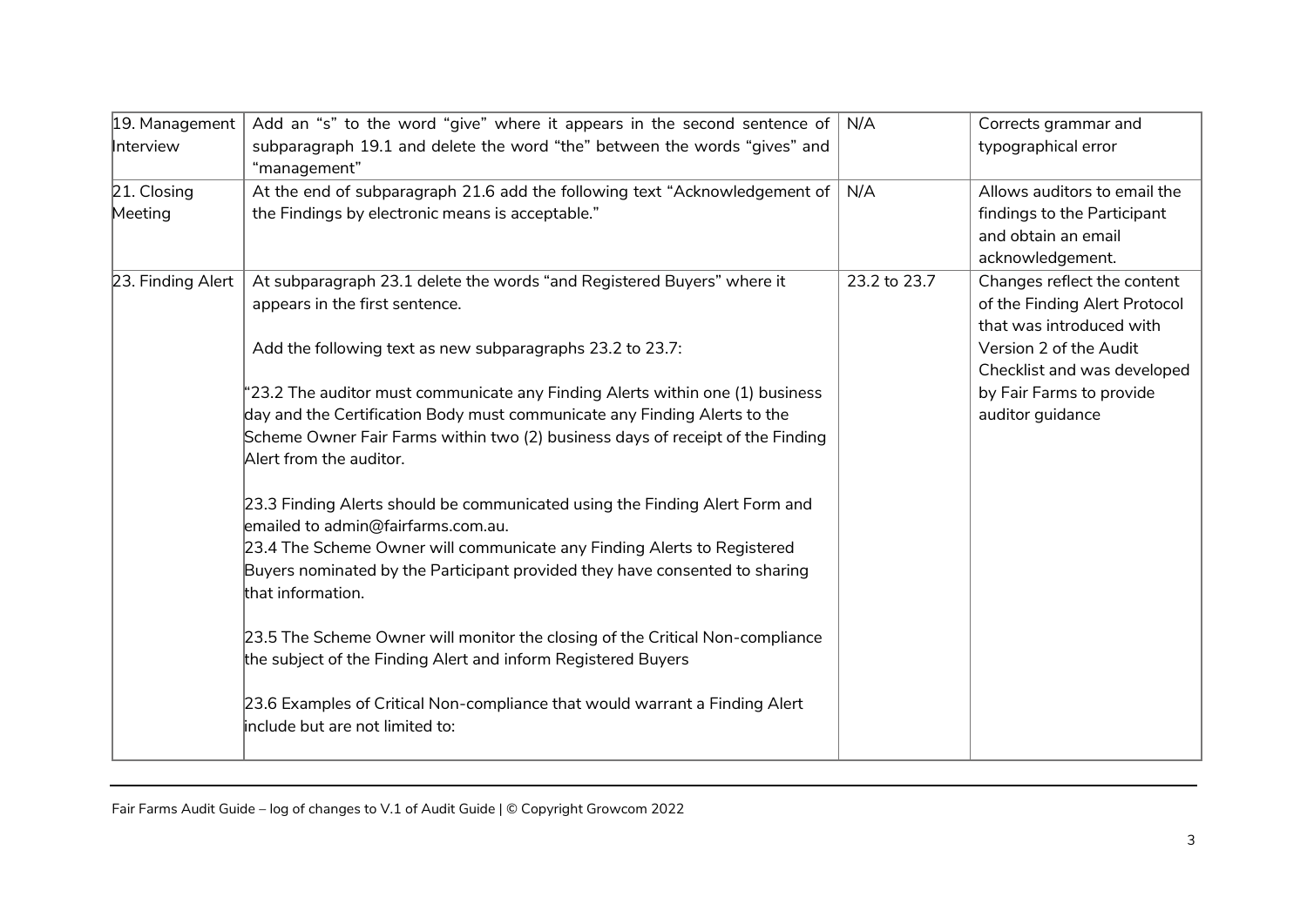|              | 23.6.1 Child labour                                                             |     |                             |
|--------------|---------------------------------------------------------------------------------|-----|-----------------------------|
|              | 23.6.2 Workers subjected to physical abuse or sexual harassment                 |     |                             |
|              | 23.6.3 Workers exposed to a serious or imminent threat to their health and      |     |                             |
|              | safety                                                                          |     |                             |
|              | 23.6.4 Significant underpayment or non-payment of wages                         |     |                             |
|              | 23.6.5 Worker representatives being subjected to adverse action                 |     |                             |
|              | 23.6.6 Involuntary or bonded labour                                             |     |                             |
|              | 23.6.7Attempted bribery                                                         |     |                             |
|              | 23.6.8 Denial of access or obstruction during audit                             |     |                             |
|              | 23.7The examples above are for guidance only and auditors should use their      |     |                             |
|              | discretion when determining a Critical Non-compliance."                         |     |                             |
|              |                                                                                 |     |                             |
| 25. Clearing | Replace the word "Sites" and "Site" with the word "Participant" or Participants | N/A | Consistency of terminology. |
| Findings     | as the context requires (except for the first sentence in subparagraph 25.2).   |     |                             |
| 26. Timings  | Delete subparagraph 26.1.                                                       | N/A | 26.1 not required given the |
|              |                                                                                 |     | substantial amendments to   |
|              | Renumber the section.                                                           |     | section 23.                 |
|              |                                                                                 |     |                             |
|              | At the new subparagraph 26.3 delete the word "Client's" and substitute with     |     | Consistency of terminology  |
|              | "Participant's"                                                                 |     | and clarity.                |
|              |                                                                                 |     |                             |
|              |                                                                                 |     |                             |
|              | At the new subparagraph 26.3 and 26.4 substitute the word "working' with        |     |                             |
|              | "business".                                                                     |     |                             |
|              |                                                                                 |     |                             |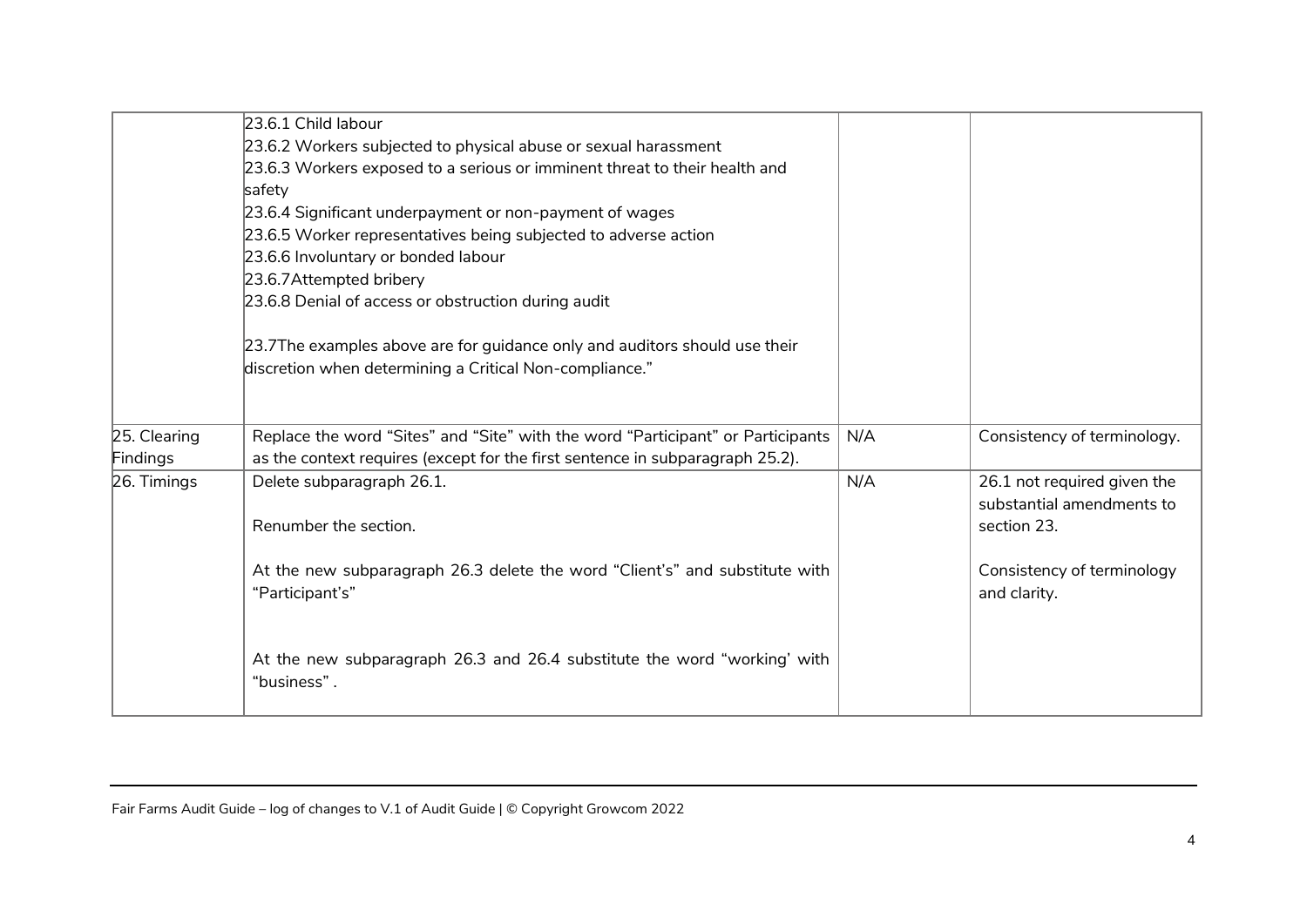|                                              | At the new subparagraph 26.5 substitute the word "Working" for "Business",<br>delete the words "is defined bas per QLD legislation" and substitute with "do not<br>include weekends and public holidays".                                                                                                                                                                                                            |     |                                                                                                                                         |
|----------------------------------------------|----------------------------------------------------------------------------------------------------------------------------------------------------------------------------------------------------------------------------------------------------------------------------------------------------------------------------------------------------------------------------------------------------------------------|-----|-----------------------------------------------------------------------------------------------------------------------------------------|
| 27. Disputes                                 | Substitute the word "client" and "site" for "Participant" in each subparagraph<br>wherever appearing.                                                                                                                                                                                                                                                                                                                | N/A | Consistency of terminology                                                                                                              |
| 28. Remote<br>Provision of<br>Audit Evidence | Insert a new section 28 headed "Remote Provision of Audit Evidence" as follows:<br>"Where Fair Farms and a Certification Body have agreed a protocol, some audit<br>evidence may be provided by a Participant to a Certifying Body prior to the<br>agreed audit date. Documents such as time and wages records, payslips, policies<br>and procedures, records of training or induction may be supplied in advance of | 28. | Allows for remote provision<br>of some audit evidence but<br>does not replace the<br>requirement for an auditor to<br>attend in person. |
|                                              | an audit to increase efficiency but the provision of some evidence by remote<br>means can only supplement an on-site audit."<br>Renumber the following section.                                                                                                                                                                                                                                                      |     |                                                                                                                                         |
| 29. Glossary of<br>Terms                     | "Agency Labour" - Substitute the word "Site" for "Participating Business Unit"                                                                                                                                                                                                                                                                                                                                       |     | Consistency of terminology                                                                                                              |
|                                              | where it appears before the words "but who is supplied".<br>"Certification Body" - Substitute the word "Site" for "Participant" where it<br>appears in the definition.<br>"Finding Alert" - Delete the words "and Registered Buyers".                                                                                                                                                                                |     | Consistency of terminology<br>Reflects amendments to                                                                                    |
|                                              |                                                                                                                                                                                                                                                                                                                                                                                                                      |     | section 23                                                                                                                              |